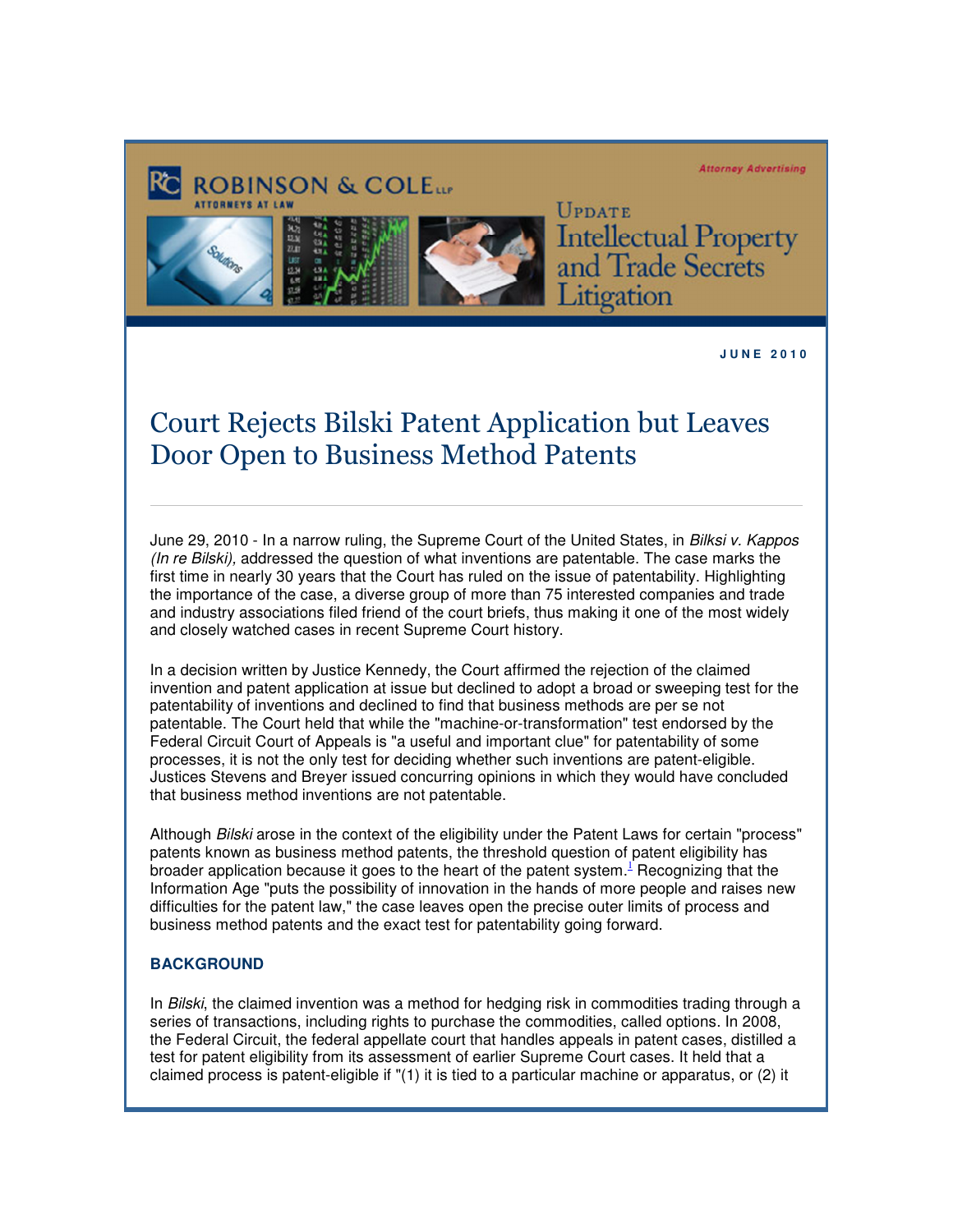transforms a particular article into a different state or thing." In re Bilski, 545 F.3d 943, 954 (Fed. Cir. 2008). The Court further held that its "machine-or-transformation" test is the sole and "governing test" for determining patent eligibility of a process. Applying this test, the Federal Circuit affirmed the Patent Office's denial of the patent application submitted by Bilski and his coapplicant. It found that the business method claimed "encompasses the exchange of only options, which are just legal rights to purchase some commodity at a given price in a given time period." These transactions that merely involved the exchange of legal rights or business risks did not involve the transformation of any physical object nor were they tied to a machine. Therefore, the court held the business method was not eligible for patent protection. The Federal Circuit's "machine-or-transformation" test in Bilski was viewed as toughening the eligibility test for process patents in that it more strictly tied patent eligibility to a physical machine or the transformation of a physical article, i.e., a tangible invention or technology of some type. Bilski was viewed as a test that might call into question a large number of patents (such as business method and software patents) that were granted under the Federal Circuit's prior State Street decision and that might no longer meet patent eligibility standards.

## **BILSKI AT THE SUPREME COURT**

In line with the skepticism of many of the justices at oral argument, all members of the Court agreed to reject the patent application at issue. Instead of adopting categorical rules governing patentability that might have unforeseen consequences on innovation, the Court found that allowing the subject invention and a potential patent on the risk-hedging process of Bilski and his coapplicant would be improper. In the end, based on the text of the Patent Laws, the claimed invention was simply too much of an abstract idea, and not an actual process, on which to grant a monopoly. The Court did not further define what constitutes a patentable process.

### **THE IMPLICATIONS AND TAKEAWAYS OF BILSKI**

In today's Information and Digital Age, where there is a focus on the provision of services, method and process patents are important to companies because the technologies they use are often automated implementations. Given the issue before the Supreme Court and its narrow ruling, Bilski likely favorably impacts companies and inventors in a number of sectors, including biotech, medical diagnostic device, life sciences, computer software, technology, and financial services, among others, in that it does not close the door on patents in those areas, as some had feared. Indeed, the opinion by Justice Kennedy noted that it wanted to avoid doubt in those fields; however, the exact boundary on patentability in those areas remains to be determined.

While every business and circumstance is unique, in light of the discrete ruling in Bilski, what are the takeaways for companies, inventors, and entrepreneurs?

- While the "machine-or-transformation" test is reliable and important, it is not the exclusive test for determining patent eligibility of processes and business methods and the Supreme Court did not specifically employ the "machine-or-transformation" test to reach its conclusion concerning Bilski's application. The Supreme Court left open the Federal Circuit's further development of criteria to evaluate patent eligibility.
- Although there are limits (here undefined) to what is patentable, the door to patentability is open for process and business method patents provided they are actual processes, can meet the other requirements of the Patent Laws, and are not too abstract.